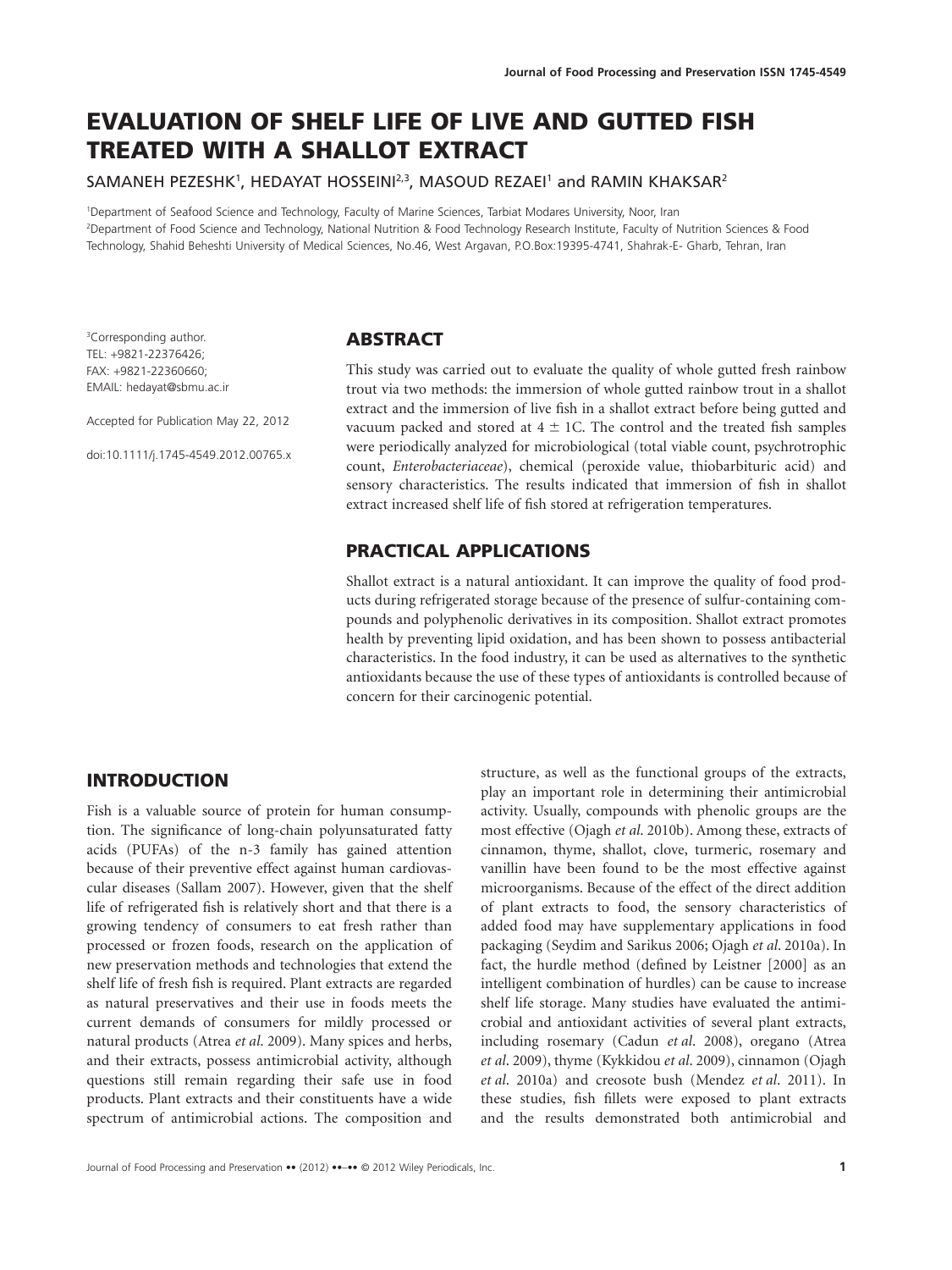antioxidant activities of the plant extracts against foodborne pathogens (including *Enterobacter aerogenes*, *Escherichia coli*, *Salmonella typhi* and *Staphylococcus aureus*), plus extension of the shelf life of the fillets. Regard to the live fish gill and skin rapidly absorb materials in water (Garcia Romeu and Maetz 1964), this study compared the effect of a shallot extract on the shelf life extension of rainbow trout (*Oncorhynchus mykiss*) via two methods: the immersion of whole gutted and live rainbow trout in a shallot extract before being gutted and vacuum packed and stored at  $4 \pm 1$ C. Certain microbiological, chemical and sensory parameters were evaluated for all treatments.

## **MATERIALS AND METHODS**

#### **Preparation and Treatment of Fish Samples**

Fresh rainbow trout (*O. myciss*) were purchased and brought within an hour to the laboratory in sealed foam polystyrene boxes containing flaked ice. The trout samples were divided into three groups. The first group was gutted and washed with potable water and vacuum packed (control sample [I] ). Following gutting and washing, the second group was immersed in shallot extract solution (1.5% v/v) for 30 min before being vacuum packed (II). In the third group, live fish were floated in a shallot extract solution (1.5% v/v) for 30 min (III) before being gutted, washed and vacuum packed. All samples were labeled and stored at  $4\pm10$  for 20 days. Sampling was carried out at predetermined time intervals, namely: 0, 5, 10, 15 and 20 days. On each sampling day, three packages were randomly selected from each batch for chemical, microbiological and sensorial analyses to determine the overall quality of the fish.

#### **Chemical Analyses**

**Determination of pH.** The pH value was recorded using a pH meter (713ph Meter, Metrohm, Herisau, Switzerland). Trout muscle (10 g) was thoroughly homogenized with 90 mL of distilled water and the homogenate was used for pH determination (Manju *et al*. 2006).

**Assessment of Lipid Oxidation.** The peroxide value (PV) was calculated according to the method of Egan *et al*. (1997), and the results were expressed in meq oxygen/lipid. The thiobarbituric acid value (TBA) was determined by a selective third-order derivative spectrophotometric method (Atrea *et al*. 2009). The TBA content was expressed as mg of malondialdehyde (MDA)/kg fish muscle.

**Bacteriological Analysis.** Total viable counts (TVC) were determined by the pour plate method using plate count agar (Merck, Darmstadt, Germany). The plates were

incubated at 37C for 48 h and expressed as log cfu/g of the sample. All plates for TVC and differential counts were prepared in duplicate (Kilinc and Cakli 2005). Psychrotrophic counts (PTCs) were determined using a similar method to that for TVC except that plates were incubated for 7 days at 10C (Ojagh *et al*. 2010a). *Enterobacteriaceae* counts (EBC) were performed using the pour plating method on violet red bile glucose agar (Merck). The plates were overlaid with a virgin layer of the same growth medium before incubation at 37C for 24 h (Sallam 2007).

**Sensory Evaluation.** The sensory quality of raw fish (texture, color, odor and overall) was evaluated on days 0, 5, 10, 15 and 20 by five trained panelists (Ozogul *et al*. 2006). The fish samples were ranked according to the following four categories: highest quality (E), good quality (A), fair quality (B) and unacceptable quality (C).

**Statistical Analysis.** On each sampling occasion, three independent samples from each processing condition were subjected to microbiological and chemical quality tests. The data were subjected to analysis of variance by using the Statistical Package for the Social Sciences (SPSS) 16 software for Windows (SPSS Inc., Chicago, IL; 1989–1999). For significantly different treatments, Duncan's multiple range test was used to group the parameter means and the significance was determined at *P* < 0.05.

## **RESULTS AND DISCUSSION**

#### **Chemical Analysis**

**pH.** The changes in pH of the fish samples during vacuumpacked storage at 4  $\pm$  1C are shown in Fig. 1. The initial pH of the fish samples was pH 6.68. The pH of the control samples decreased initially and then increased again. The initial decrease in pH may have been due to the dissolution of  $CO<sub>2</sub>$  in the fish samples. Similar observations were made by Mexis *et al*. (2009) and Manju *et al*. (2006). The increase in pH may have been due to the production of volatile basic components, including ammonia and trimethyl amine, by fish spoilage bacteria (Fan *et al*. 2008). In the case of samples from groups II and III, the pH decreased during storage. It can be concluded that the lower pH level of groups II and III, caused by the shallot extract, increased the degree of microbial inhibition and contributed toward extending the preservation of the fish samples by inhibiting the activity of endogenous proteases (Fan *et al*. 2008). Significant differences (*P* < 0.05) were observed in the pH level between the controls and the treated samples (groups II and III) at day 20 of the storage period. No differences (*P* > 0.05) were observed throughout the storage period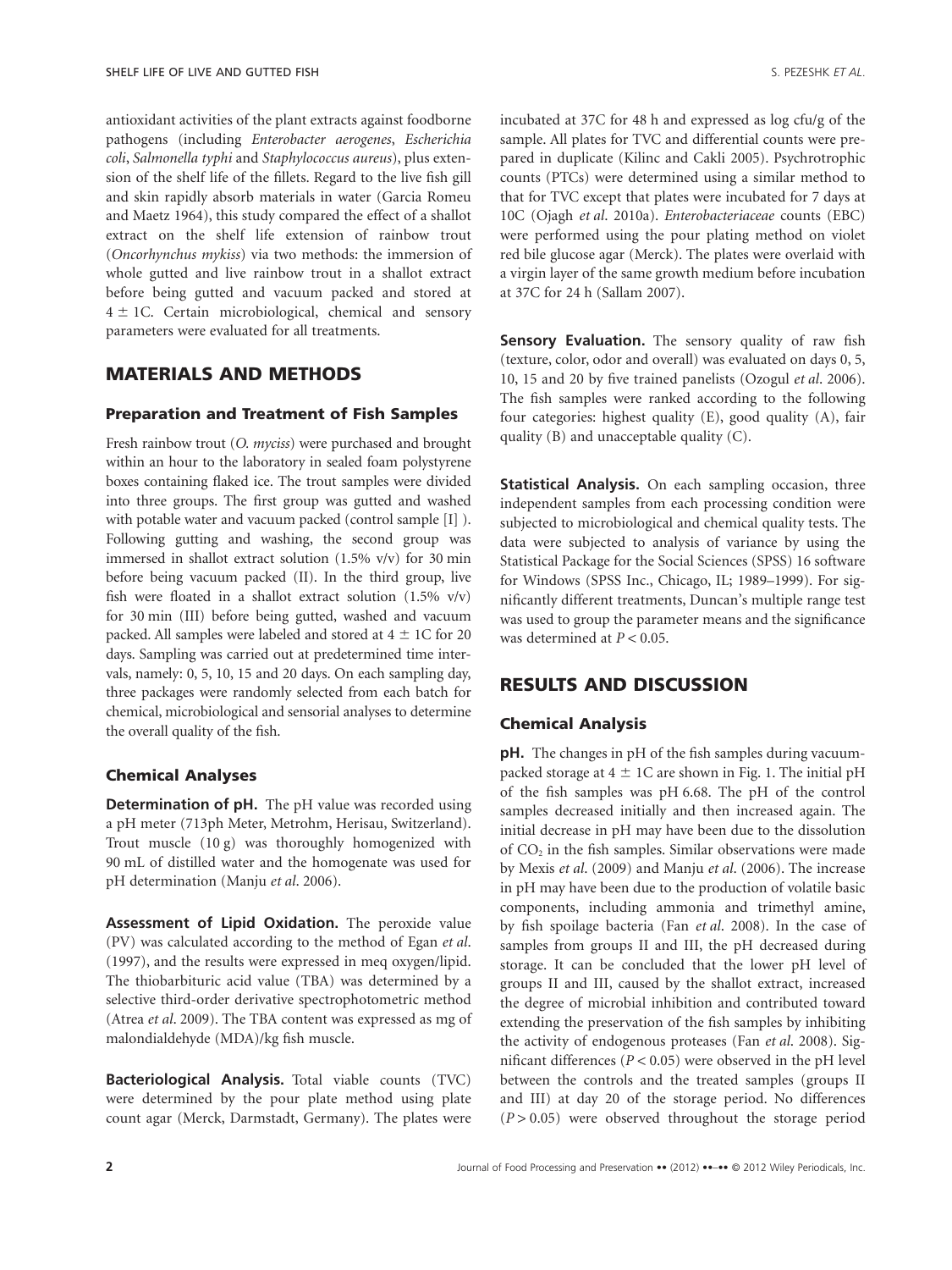



between the two treated samples. These results are in agreement with those of Mexis *et al*. (2009), who reported that oregano essential oil was effective in controlling pH of rainbow trout fillets stored at  $4 \pm 1$ C.

**Lipid Oxidation.** Lipid peroxidation is the oxidative deterioration of PUFAs in fish tissue, creating off odors and off flavors and thereby shortening the shelf life of food. The PV and the TBA are both well-established methods for determining oxidation of lipids in products (Barakat *et al*. 2006).

The effect of the shallot extract on the changes in the PV of the fish lipids is shown in Fig. 2. The initial PV (meq peroxide/kg fish muscle) in the raw trout was 0.86. The PV values of the controls and treated samples (groups II and III) increased significantly  $(P < 0.05)$  with the time spent in storage. In comparison with the initial PV value in the control samples, a considerable increase was observed on day 10 (6.70 meq/kg), followed by a decrease to 4.67 meq/kg at the end of the storage period. The secondary reactions of the carbonyl compounds and volatilization may have been

the cause of this decrease (Vidya and Srikar 1996). Significant differences (*P* < 0.05) were observed in the PV between group I and groups II and III at days 10 and 20 of the storage period. Also, a significant difference (*P* < 0.05) was observed between groups I and III at day 15. No difference (*P* > 0.05) was observed throughout the storage period between groups II and III. The results of the present study indicate that the shallot extract is effective at delaying lipid peroxidation in trout meat stored under refrigeration  $(4 \pm 1)$ . These results are in agreement with those of Mexis *et al*. (2009), who reported that oregano essential oil was effective at delaying the production of primary lipid oxidation products in rainbow trout fillets stored at  $4 \pm 1$ C.

The effect of the shallot extract on the changes in the TBA of fish lipids is shown in Fig. 3. The initial TBA (mg MDA per kg of fish sample) in the raw trout was 0.33. The TBA values of the controls and immersed samples (group II) increased to a maximum during storage by day 15, followed by a slight decrease in this value. The decrease may have represented the breakdown of MDA because of tertiary



 $\blacksquare$  Lot (I)  $\blacksquare$  Lot (II)  $\blacksquare$  Lot (III)

Journal of Food Processing and Preservation **••** (2012) ••–•• © 2012 Wiley Periodicals, Inc. **3**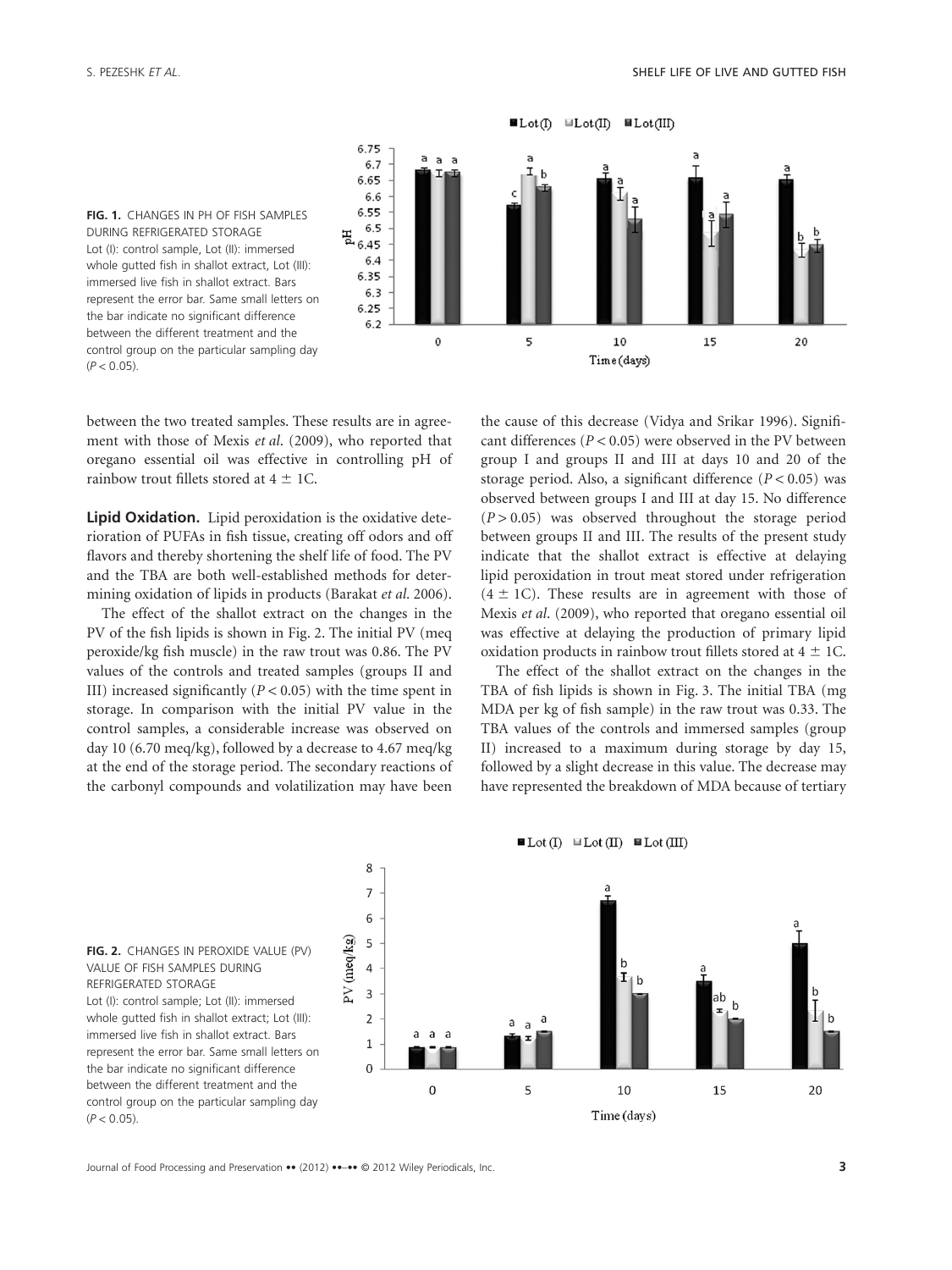



**FIG. 3.** CHANGES IN THIOBARBITURIC ACID VALUE (TBA) VALUE OF FISH SAMPLES DURING REFRIGERATED STORAGE Lot (I): control sample; Lot (II): immersed whole gutted fish in shallot extract; Lot (III): immersed live fish in shallot extract. Bars represent the error bar. Same small letters on the bar indicate no significant difference between the different treatment and the control group on the particular sampling day (*P* < 0.05).

degradation (Ozden *et al*. 2007; Pezeshk *et al*. 2011). The TBA values of the samples from the live fish that were immersed in the shallot extract (group III) increased to a maximum during storage up to day 20. By day 10 of storage and beyond, significantly lower differences (*P* < 0.05) were found in the TBA value of the treated samples (groups II and III) compared with the controls. Similar results were obtained in trout fillets and sea bream (Goulas and Kontominas 2006; Mexis *et al*. 2009). In this study, group III showed a lower TBA value  $(P < 0.05)$  in comparison with group II (Fig 3). In the case of most plant extracts, the antioxidant activity of their phenolic compounds is related to their ability to break down free radicals, donate hydrogen atoms or electrons, or chelate metal cations (Ojagh *et al*. 2010a).

### **Bacteriological Analysis**

The present study focused on monitoring the following: TVCs, psychrotrophic bacteria and *Enterobacteriaceae.*

Variations in the value of TVC during refrigerated storage are presented in Fig. 4. The initial TVC of the whole gutted rainbow trout was 2.14 (log cfu/g). A TVC value of 7 log cfu/g (ICMSF 1986) is considered the upper acceptable limit for freshwater and marine species. By day 20 of storage, the TVC values in the trout tissues from groups II and III were still below 6 log cfu/g, whereas that of the controls had reached a count of 7.44 by 20 days. By day 5 of storage and beyond, significantly lower differences (*P* < 0.05) were found between the TVC values of the treated samples (groups II and III) compared with the controls. In the present study, the TVC values for the treated samples (groups II and III) were much lower than the limit mentioned earlier, throughout the 20-day storage period. The significant reduction in TVC observed in the treated samples of trout can be attributed to the antibacterial effect of plant extracts on aerobic spoilage bacteria. No difference  $(P > 0.05)$  was observed throughout the storage period between groups II and III. Reports concerning the biological



**FIG. 4.** CHANGES IN TOTAL VIABLE COUNTS (TVCs) VALUE OF FISH SAMPLES DURING REFRIGERATED STORAGE Lot (I): control sample; Lot (II): immersed whole gutted fish in shallot extract; Lot (III): immersed live fish in shallot extract. Bars represent the error bar. Same small letters on the bar indicate no significant difference between the different treatment and the control group on the particular sampling day (*P* < 0.05).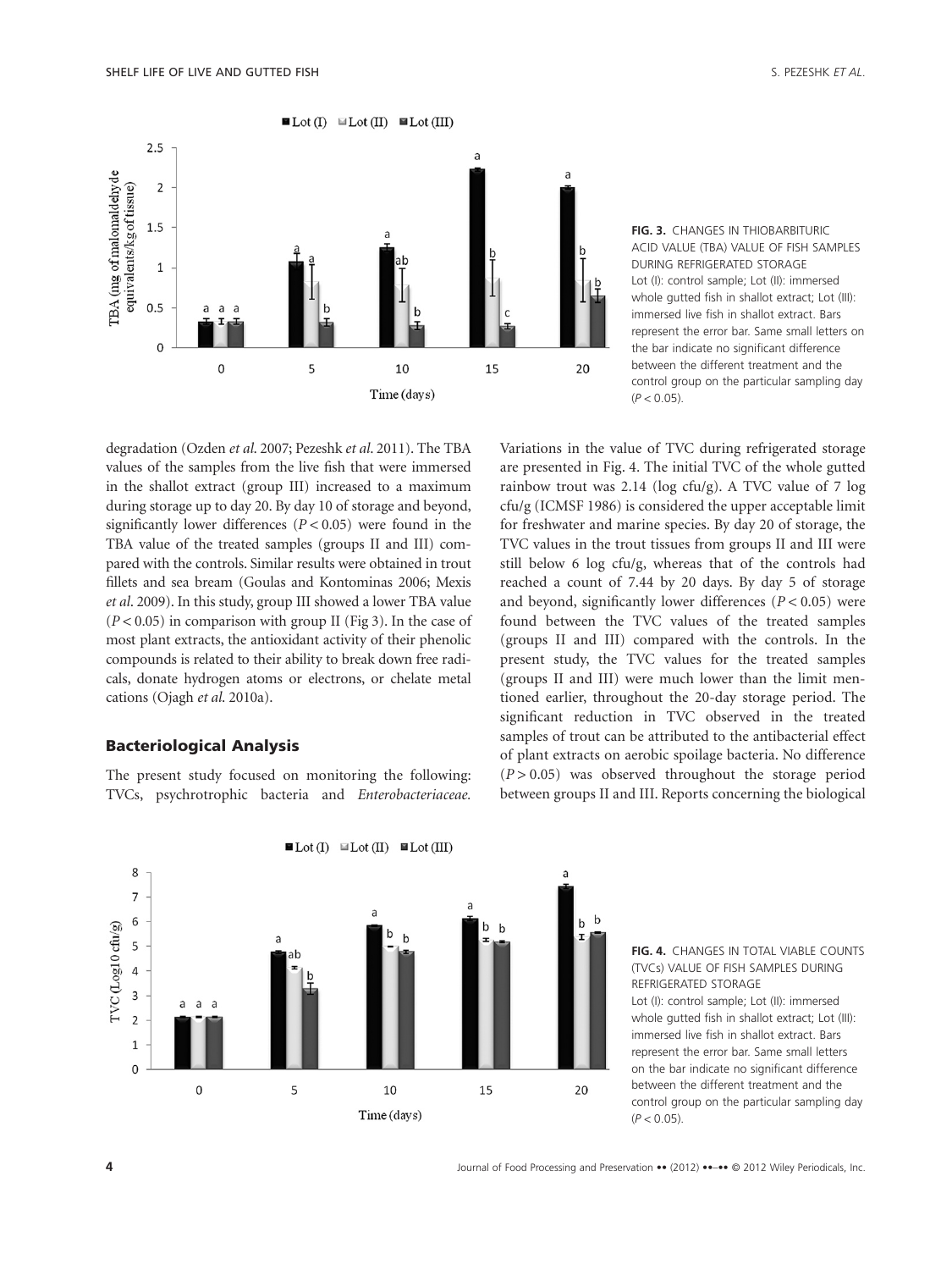



effects of shallots are scarce compared with other *Allium* species such as onion and garlic. Shallots were recently reported to show antioxidant, antibacterial, hypocholesterolemic and free radical-scavenging abilities (Adeniyi and Anyiam 2002; Wongmekiat *et al*. 2008). This result is in agreement with that of Mexis *et al*. (2009), who reported that the natural antibacterial was effective in retarding the growth of TVC in rainbow trout fillets during refrigerated storage. The shelf life of fresh fish is largely reduced by the growth and biochemical activities of gram-negative, PTC strains of *Pseudomonas*, *Achromabacte*r, *Flavobacterium* and *Moraxella* species in the presence of atmospheric O<sub>2</sub> (Ozden *et al*. 2007). In our study, the initial PTC (day 0) of trout meat was 3.3 log cfu/g (Fig. 5). An increase in the PTC of trout meat during storage was observed. By day 5 of storage and beyond, significantly lower differences (*P* < 0.05) were noticed between the PTC of treated samples (groups II and III) compared with the controls. No difference  $(P > 0.05)$ was observed throughout the storage period between groups II and III, expect for day 15 when group II was significantly lower than group III (*P* < 0.05). Kykkidou *et al*. (2009) reported similar results for swordfish.

*Enterobacteriaceae*, a hygiene indicator, were also found to be members of the microbial populations associated with the spoilage of fresh whole gutted rainbow trout during refrigerated storage. This finding is in agreement with the results reported for different fish species, including salmon (Sallam 2007), Mediterranean octopus (Atrea *et al*. 2009), and rainbow trout (Mexis *et al*. 2009), in which *Enterobacteriaceae* were part of the microflora found at the end of the shelf life of products under refrigerated storage. The changes in the value of the EBC during storage are presented in Fig. 6. The initial EBC of rainbow trout was 1.78

log cfu/g. The EBC of both the controls and the treated samples significantly increased (*P* < 0.05); by the end of the storage period (day 20). However, much lower counts of 3.54 and 3.81 log cfu/g were found in groups II and III, respectively (Fig. 6). Although *Enterobacteriaceae* can grow at low temperatures, their propagation was slow during refrigerated storage, possibly because their growth rate is lower than the other Gram-negative psychrotrophic spoilers (Sallam 2007), Nonetheless, the spoilage potential of *Enterobacteriaceae* must be taken into consideration, especially in the case of polluted water or a delay in chilling after the fish are caught (Ozden *et al*. 2007).

#### **Sensory Evaluation**

Table 1 shows the results of the sensory analysis of rainbow trout samples under chilled storage. The control trout samples maintained a high (E) and good quality (A) during the first 10 days of storage. The quality of the controls decreased on day 10 (A), and they were no longer acceptable by day 20 (C). The limits of acceptability for texture, odor and color were reached after 10 days for the control samples and after approximately 15 days for groups II and III. The sensory evaluation results appeared to be correlated with the microbial and chemical analyses. Because of high rates of microbial growth and lipid oxidation, the control samples of whole gutted trout showed spoilage, with an off odor and a slimy, discolored appearance after 15 days of storage. A good correlation between microbial, chemical and sensory data was previously documented by several studies (Nerantzaki *et al*. 2005; Mexis *et al*. 2009; Ojagh *et al*. 2010a). The antioxidant and antimicrobial activities of herbal extracts have been shown to delay the effects of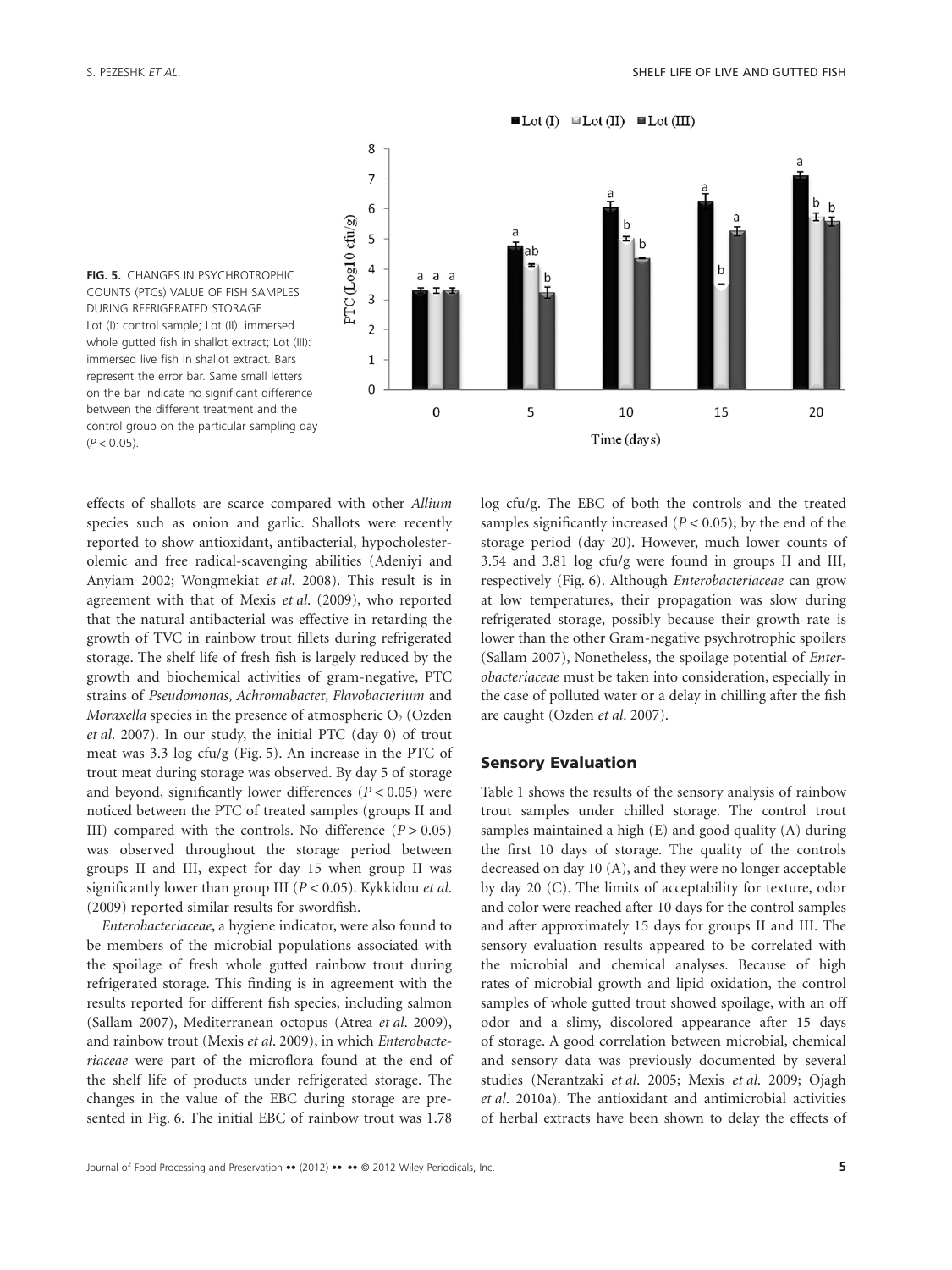

**FIG. 6.** CHANGES IN *ENTEROBACTERIACEAE* COUNTS (EBCs) VALUE OF FISH SAMPLES DURING REFRIGERATED STORAGE Lot (I): control sample; Lot (II): immersed whole gutted fish in shallot extract; Lot (III): immersed live fish in shallot extract. Bars represent the error bar. Same small letters on the bar indicate no significant difference between the different treatment and the control group on the particular sampling day (*P* < 0.05).

oxidation, prolonging the shelf life of products while maintaining the quality. Shallot extract treatments yielded beneficial effects on texture, odor, color and the overall acceptability of rainbow trout during storage.

# **CONCLUSION**

In this study, the immersion of both live and gutted fish in a shallot extract caused the delay of bacterial and oxidative decay under refrigerated storage. The immersion of live fish in the shallot extract had the same effect as the immersion of gutted fish in the shallot extract on the delay of bacterial and oxidative decay under refrigerated storage, by extending its shelf life for five more days. The future repetition of

**TABLE 1.** CHANGES IN ATTRIBUTES SCORES OF FISH SAMPLES REFRIGERATED STORAGE

| Sensory    | Treatment | Storage period (days) |   |    |    |    |
|------------|-----------|-----------------------|---|----|----|----|
| attributes |           | 0                     | 5 | 10 | 15 | 20 |
| Texture    | Lot I     | E                     | А | А  | B  | C  |
|            | Lot II    | E                     | Ε | Ε  | А  | B  |
|            | Lot III   | E                     | Ε | Ε  | А  | B  |
| Odor       | Lot I     | E                     | A | А  | B  | C  |
|            | Lot II    | E                     | E | E  | А  | B  |
|            | Lot III   | E                     | Ε | Ε  | А  | B  |
| Color      | Lot I     | E                     | А | А  | B  |    |
|            | Lot II    | F                     | E | А  | А  | B  |
|            | Lot III   | E                     | E | А  | А  | B  |
| Overall    | Lot I     | E                     | А | А  | B  |    |
|            | Lot II    | E                     | E | А  | А  | B  |
|            | Lot III   | E                     | E | А  | А  | Β  |

Lot (I): control sample, Lot (II): immersed whole gutted fish in shallot extract, Lot (III): immersed live fish in shallot extract.

E, highest quality; A, good quality; B, fair quality and C, unacceptable.

similar studies on others fish by different natural antioxidant and antibacterial could produce more conclusive and practical results.

## **REFERENCES**

- ADENIYI, B.A. and ANYIAM, F.M. 2002. *In vitro anti-Helicobacter pylori* potential of methanol extract of *Allium ascalonicum* Linn. (Liliaceae) leaf: Susceptibility and effect on urease activity. J. Phytother. Res. *18*, 358–361.
- ATREA, I., PAPAVERGOU, A., AMVROSIADIS, I. and SAVVAIDIS, I.N. 2009. Combined effect of vacuum-packaging and oregano essential oil on the shelf-life of Mediterranean octopus (*Octopus vulgaris*) from the Aegean Sea stored at 4? J. Food Microbiol. *26*, 166–172.
- BARAKAT, S.M., MAHMOUD, K., YAMAZAKI, K., MIYASHITA, I.I., SHIN, T. and SUZUKI, T. 2006. A new technology for fish preservation by combined treatment with electrolyzed NaCl solutions and essential oil compounds. J. Food Chem. *99*, 656–662.
- CADUN, A., KISLA, D. and CAKLI, S. 2008. Marination of deep-water pink shrimp with rosemary extract and the determination of its shelf-life. Food Chem. *109*, 81–87.
- EGAN, H., KIRK, R.S. and SAWYER, R. 1997. *Pearson's Chemical Analysis of Food*, 9th Ed., pp. 609–643, Churchill Livingstone, Edinburgh, Scotland.
- FAN, W., CHI, Y. and ZHANG, S. 2008. The use of a tea polyphenol dip to extend theshelf life of silver carp (*Hypophthalmicthys molitrix*) during storage in ice. J. Food Chem. *108*, 148–153.
- GARCIA ROMEU, F. and MAETZ, J. 1964. The mechanism of sodium and chloride uptake by the gills of a fresh-water fish, *Carassius auratus*. J. Gen. Physiol. *47*, 1195–1207.
- GOULAS, A.E. and KONTOMINAS, M.G. 2006. Effect of modified atmosphere packaging on the shelf-life of refrigerated chub mackerel (*Scomber japonicas*): Biochemical and sensory attributes. J. Food Res. Technol. *224*, 545–553.